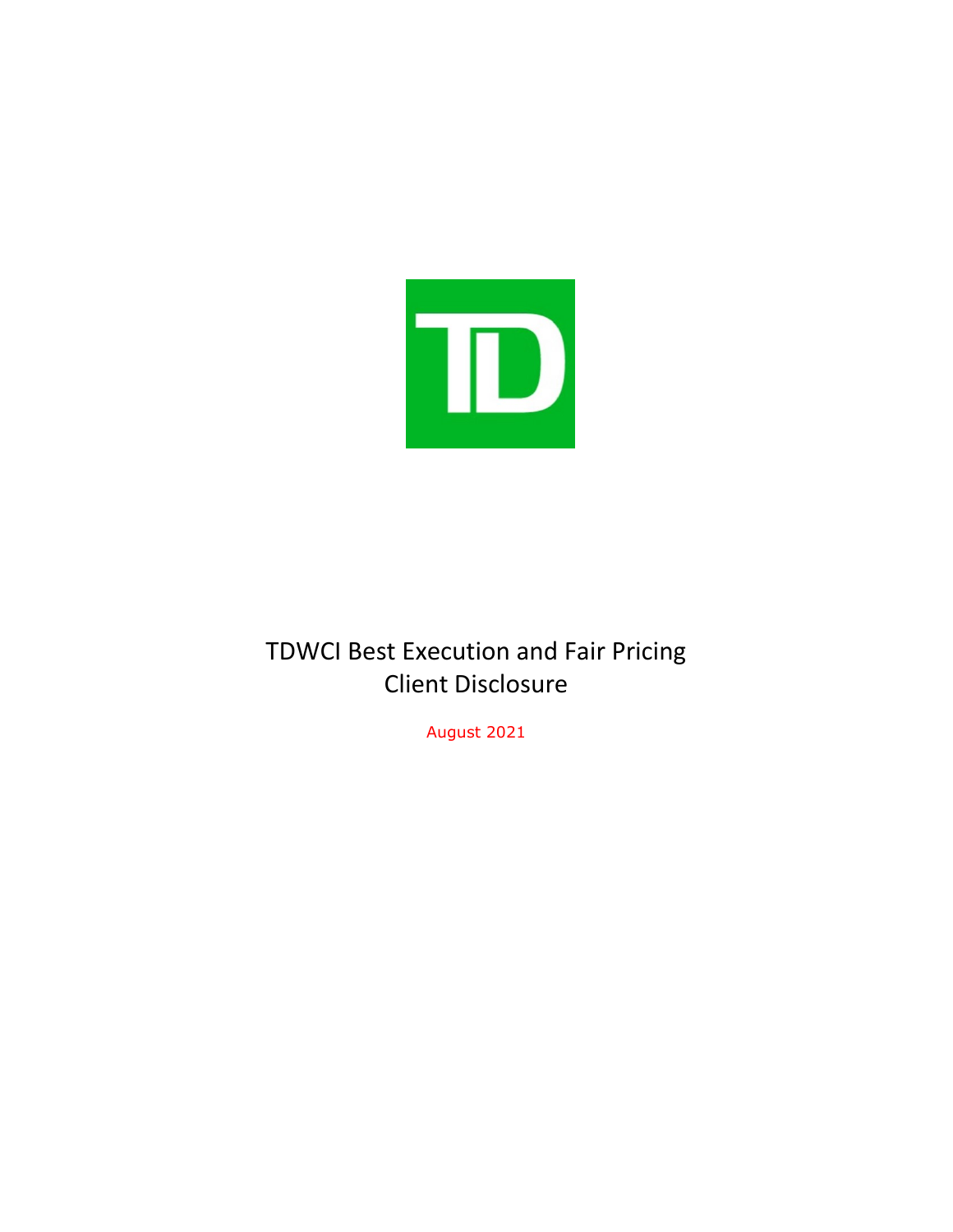# **Table of Contents**

| 1. | <b>Purpose of this document</b>                                                           |                       |                 |
|----|-------------------------------------------------------------------------------------------|-----------------------|-----------------|
| 2. | <b>Scope of the Document</b>                                                              | 3                     |                 |
| 3. | <b>Best execution obligation</b>                                                          |                       |                 |
| 4. |                                                                                           |                       |                 |
| 5. | TD Waterhouse Canada Inc. Client order flow                                               | $\boldsymbol{4}$      |                 |
|    | 5.1. TD Securities Inc. and TD Waterhouse Inc. Order Routing Arrangement ______________ 4 |                       |                 |
|    | 5.2. TD Ameritrade and TD Waterhouse Canada Inc. Order Routing Agreement 5                |                       |                 |
|    |                                                                                           |                       | $5\overline{5}$ |
|    |                                                                                           |                       | $-5$            |
| 6. | Over the counter ("OTC") Fixed Income Fair Pricing                                        | 5                     |                 |
| 7. | <b>Conflicts Disclosure</b>                                                               | $\boldsymbol{\theta}$ |                 |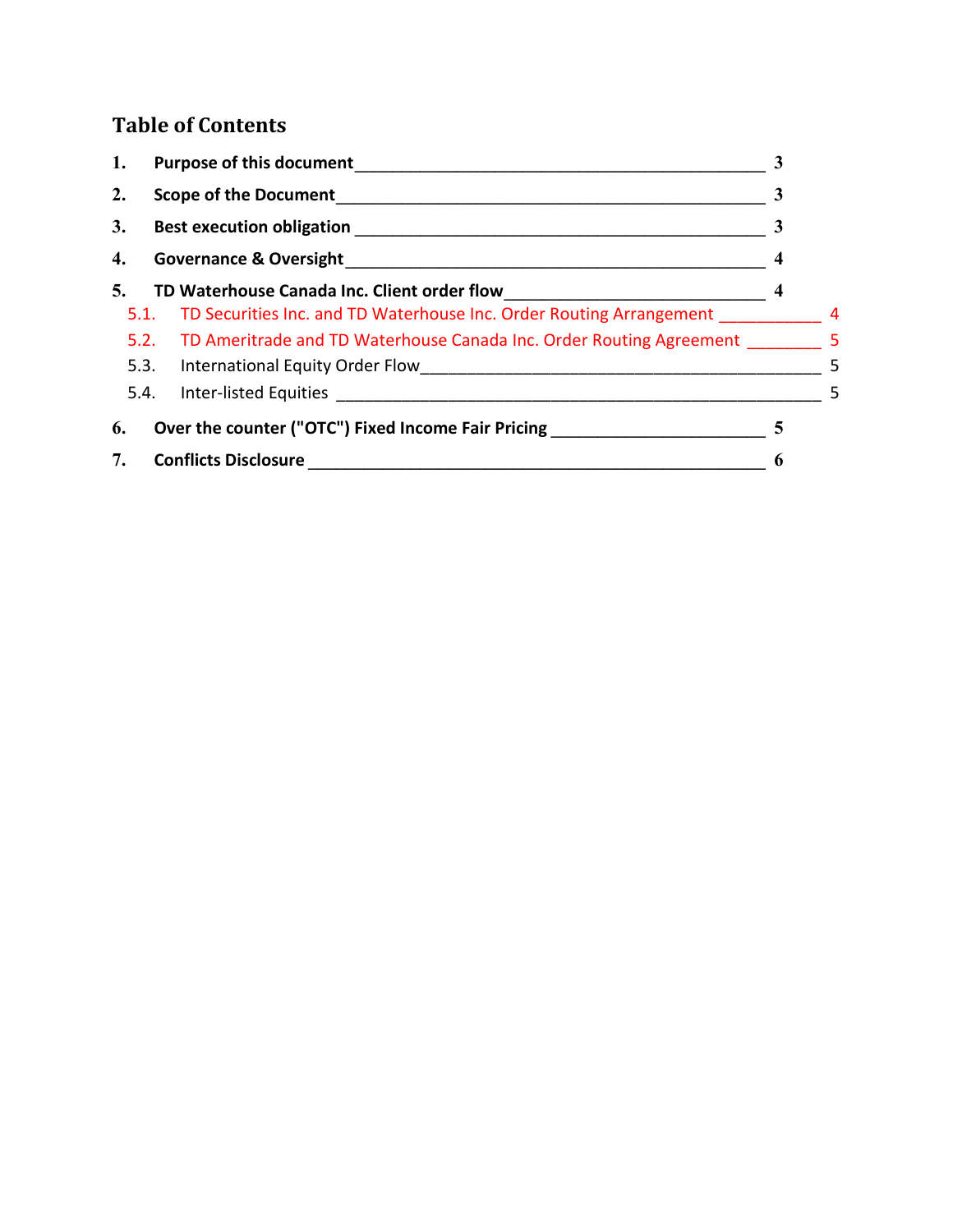#### <span id="page-2-0"></span>**1. PURPOSE OF THIS DOCUMENT**

This document describes the arrangements put in place by TD Direct Investing, TD Wealth Financial Planning and TD Wealth Private Investment Advice, which are divisions of TD Waterhouse Canada Inc. (together, "TDWCI"), to provide best execution and fair pricing for client orders.

#### <span id="page-2-1"></span>**2. SCOPE OF THE DOCUMENT**

This document applies to TDWCI client orders for listed equity securities and over-the-counter ("OTC") fixed income.

TDWCI is a non-Executing Dealer Member of the Investment Industry Regulatory Organization of Canada ("IIROC"). TDWCI's best execution obligations under IIROC Rule 3300<sup>1</sup> are therefore met by engaging the execution services of other broker/dealers.

For the purchase or sale of listed equities, TDWCI directs client orders to the following brokers/dealers for execution:

- TD Securities Inc. ("TDSI") for Canadian equity order flow
- **•** TD Ameritrade ("TDA") for US equity order flow<sup>2</sup>
- Third party dealers for international order flow

For the purchase or sale of OTC fixed income, TDWCI directs client orders to TDSI for execution.

Details about the execution of your order are available upon your request.

#### <span id="page-2-2"></span>**3. BEST EXECUTION OBLIGATION**

Best execution means obtaining the most advantageous execution terms for a client order that are reasonably available under the circumstances. IIROC Dealer Members are obligated to establish policies and procedures that are designed to achieve best execution when acting for a client. These policies and procedures must take into consideration factors such as price, speed of execution, certainty of execution and the overall cost of the transaction, when costs are passed on to clients.

<sup>&</sup>lt;sup>1</sup> As of December 31, 2021, DMR 3300 will be replaced with IIROC Plain Language Rulebook Sections 3119 to 3129

<sup>&</sup>lt;sup>2</sup> Elements of your US equity orders may require special handling and may be routed to TDSI for execution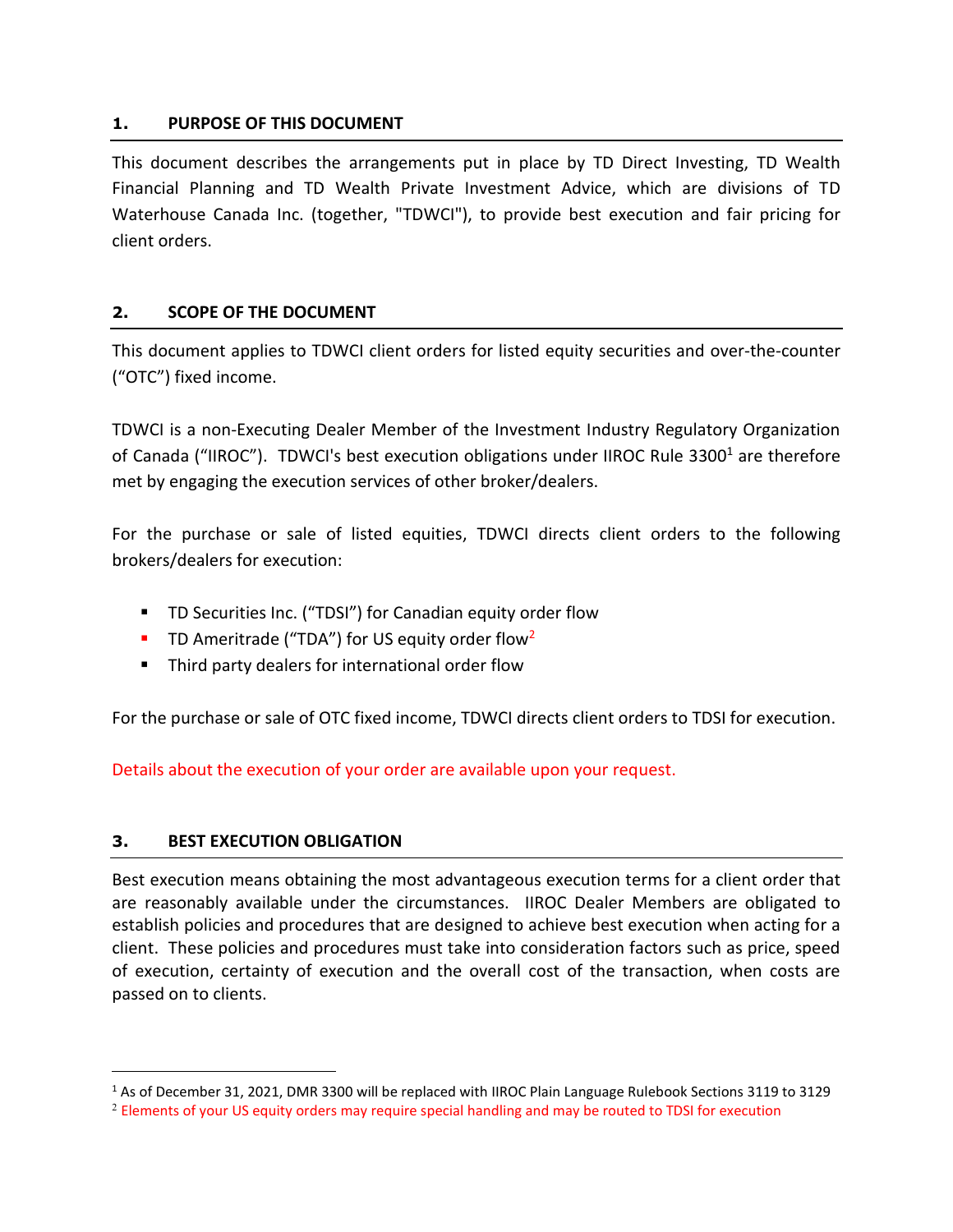As a non-Executing Dealer Member, TDWCI oversees best execution of its clients' orders for Canadian listed equities and OTC fixed income executed by TDSI.

#### <span id="page-3-0"></span>**4. GOVERNANCE & OVERSIGHT**

The TDWCI Best Execution and Fair Pricing Committee (the "Committee") has oversight of the TDWCI Best Execution and Fair Pricing Policy.

The Committee undertakes to oversee Executing Dealer Members' fulfillment of their best execution and fair pricing obligations on behalf of TDWCI client orders. This includes a review of their publicly available client disclosure and order routing practices.

TDWCI will obtain annual attestations from TDSI and TDA that they have complied with and tested their best execution policies and procedures.

TDWCI is committed to reviewing its best execution and fair pricing policies and procedures at least annually to ensure they remain effective and will correct any deficiencies identified during its review.

#### <span id="page-3-2"></span><span id="page-3-1"></span>**5. TD WATERHOUSE CANADA INC. CLIENT ORDER FLOW**

#### **5.1. TD Securities Inc. and TD Waterhouse Inc. Order Routing Arrangement**

TDWCI has entered into a Routing Arrangement<sup>3</sup> with TDSI to route TDWCI client orders to TDSI for execution. To address its best execution obligation, TDSI has established written policies and procedures and a Canadian Equities Best Execution Committee. TDWCI has members on this Committee to provide an oversight function.

For more information, please refer to TDSI's best execution disclosure: [https://www.tdsecurities.com/tds/content/CM\\_BestExecution?language=en\\_CA](https://www.tdsecurities.com/tds/content/CM_BestExecution?language=en_CA)

<sup>3</sup> **Routing Arrangement** means an arrangement under which a Participant that is a member, user or subscriber permits an investment dealer or a foreign dealer equivalent to electronically transmit an order relating to a security containing the identifier of the Participant:

a) through the systems of the Participant for automatic onward transmission to a marketplace; or

b) directly to a marketplace without being electronically transmitted through the systems of the Participant.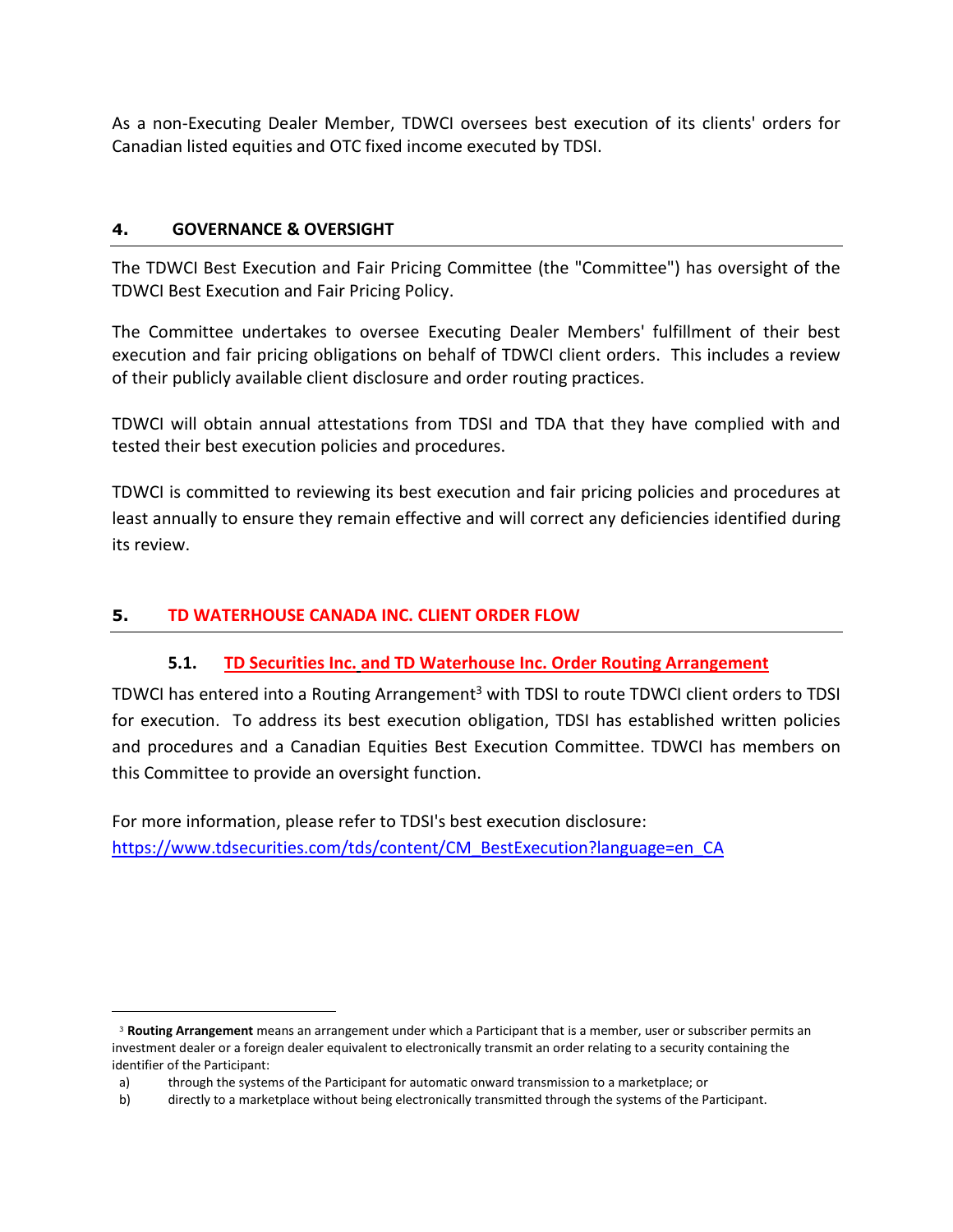# **5.2. TD Ameritrade and TD Waterhouse Canada Inc. Order Routing Agreement**

<span id="page-4-0"></span>TDWCI has entered into order routing and services agreements with TDA and other market centers. TDA is subject to similar best execution obligations under U.S. securities law requirements. TDA provides TDWCI order routing services for U.S. equity and option orders to market centres<sup>4</sup> with which TDA has order execution arrangements, including support services, such as, thinkorswim ("TOS") trading platform. The terms of the arrangement seek to achieve best execution obligations.

For more information, please refer to TDA's Order Execution Frequently Asked Questions: <https://www.tdameritrade.com/tools-and-platforms/order-execution.html>

# **5.3. International Equity Order Flow**

<span id="page-4-1"></span>TDWCI executes their international equities through a third party IIROC Dealer Member that is subject to the best execution obligation. These orders are manually handled by TDWCI on a best effort basis.

# **5.4. Inter-listed Equities**

<span id="page-4-2"></span>The securities of certain reporting issuers are listed on both Canadian and U.S. marketplaces ("inter-listed equities"). It is possible that, after giving effect to currency conversion, the price of an inter-listed equity could be better achieved in one market as compared to the other. Unless the client or the client's advisor directs otherwise, TDWCI routes orders for the purchase or sale of inter-listed securities for execution in the Canadian market if settled in CAD or the U.S. market if settled in USD. Where the client or the client's advisor directs an order for interlisted equities to either the Canadian or the U.S. market, the order will be routed as directed and will not be screened by TDWCI to determine whether a better price is available on a market not chosen by the client or the client's advisor.

# <span id="page-4-3"></span>**6. OVER THE COUNTER ("OTC") FIXED INCOME FAIR PRICING**

TDWCI directs fixed income client orders to TDSI for execution. TDWCI is responsible for ensuring that the end price it offers to its clients for OTC fixed income is fair and reasonable, taking into consideration the reasonableness of any compensation or mark-up/mark-down (i.e.

<sup>4</sup> Market Centre is an order fulfillment point. For the securities industry, the market centers are comprised of the floor of a stock exchange (via a specialist), market makers and electronic communication networks (ECNs).